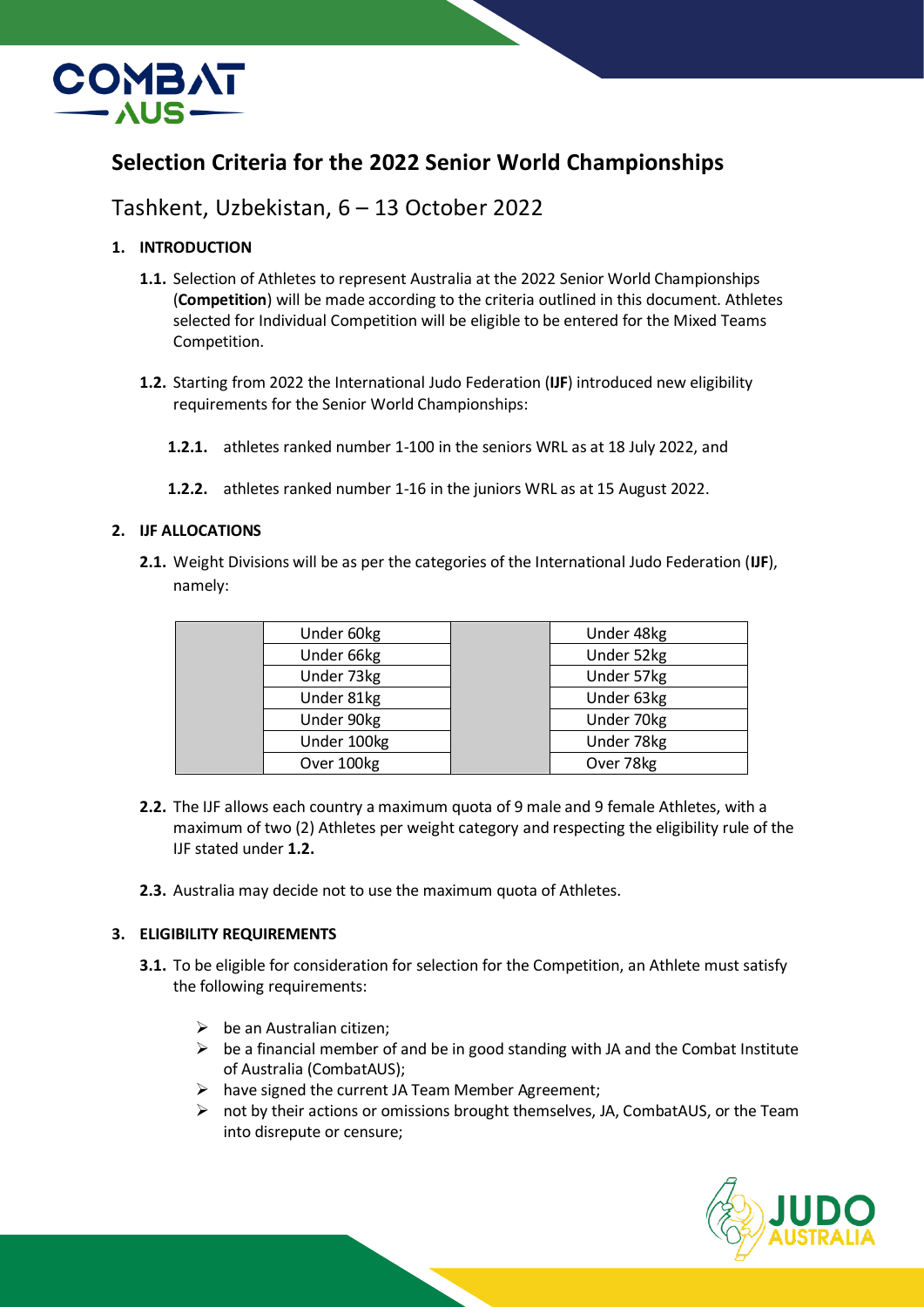

- met the eligibility standard of the IJF listed under **1.2**;
- $\triangleright$  have no outstanding debt with JA or CombatAUS (unless in agreement to manage such debt);
- $\triangleright$  be at least 1<sup>st</sup> Dan, black belt; and
- $\triangleright$  hold a valid IJF ID Card.

### **4. SELECTION PROCEDURE**

All Athletes considered for selection must meet the eligibility requirements as stated above at the date of selection, which will be at the conclusion of the Junior World Championships on Monday, 15 August 2022.

- **4.1.** Eligible athletes will be considered for selection for the Competition in the following priority order:
	- **4.1.1.** All eligible senior athletes will be ranked according to the IJF Senior World Ranking List as of July 18th, 2022. The 9 highest-ranked female and 9 highest ranked male athletes will be selected first, respecting the maximum two athletes per category rule stated under section 2.2.
	- **4.1.2.** If there are more eligible senior athletes to be considered for selection than quotas as per section 2.2 and athletes are in equal position on the Senior WRL, the Athletes with the best international performances as determined through by the NSC, will be the Athlete selected.
	- **4.1.3.** In the event of unfilled quota places, eligible junior athletes may be considered for selection to fill the remaining quota positions for the Competition at the discretion of the NSC. In exercising this discretion, the NSC will consider several factors, including (without limitation and in no particular order):
		- $\triangleright$  IJF Junior and Senior World Ranking;
		- $\triangleright$  Junior and Senior National Ranking Points;
		- $\triangleright$  Quality of international results;
		- $\triangleright$  Quality and quantity of international wins;
		- CombatAUS/JA categorisation;
		- $\triangleright$  An athlete's stage of development and future potential to perform at benchmark events;
		- $\triangleright$  An athlete's technical and tactical competence;
		- $\triangleright$  An athlete's current fitness level; and
		- $\triangleright$  An athlete's commitment to the National Program.
- **4.2.** The NSC may select reserve Athletes for the Competition.
- **4.3.** The NSC will make decisions relating to any unforeseen circumstances relating to selections in their absolute discretion.
- **4.4.** The JA CEO will have final approval of all selections.